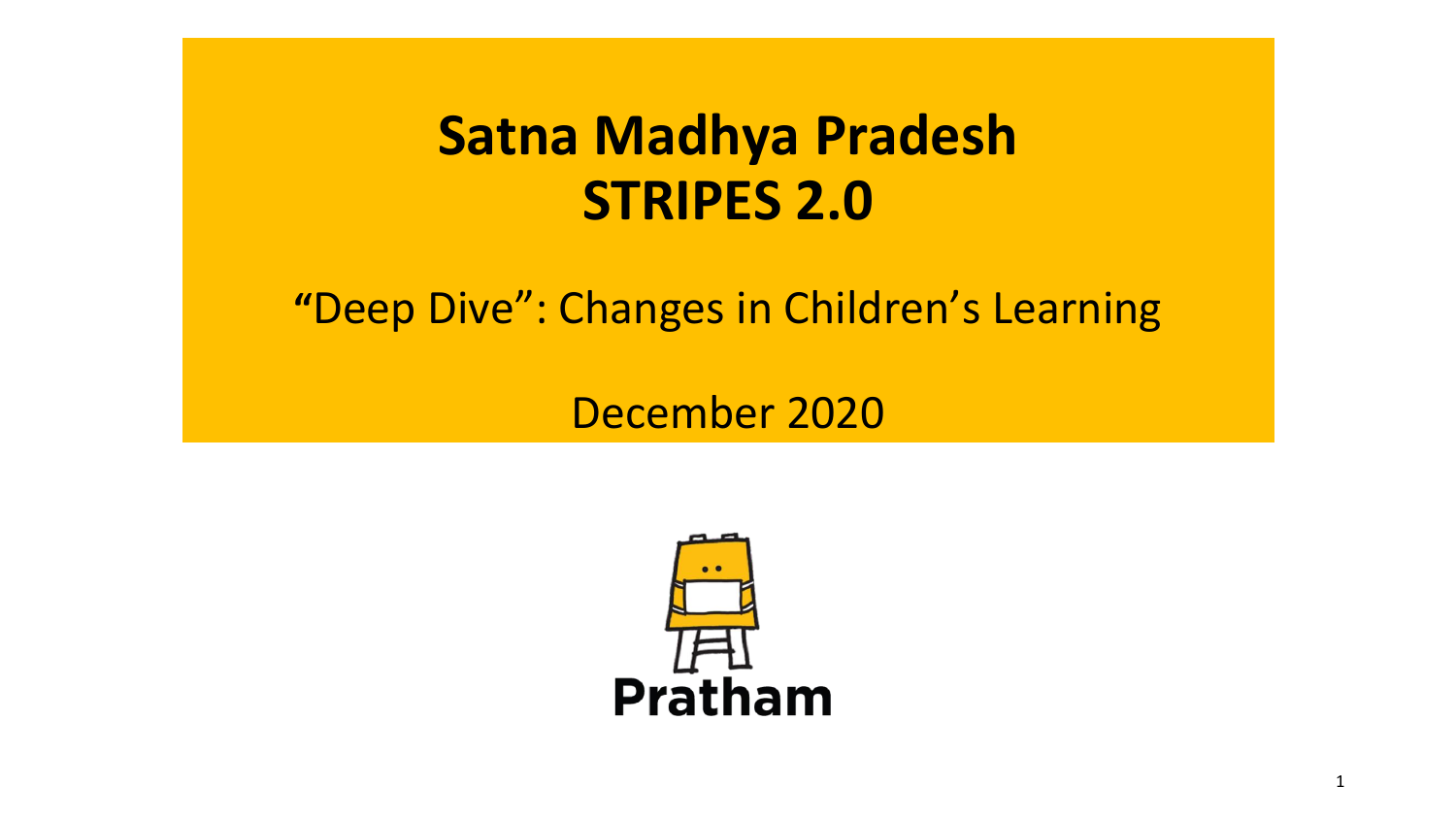|                | <b>Section</b>                                                       |
|----------------|----------------------------------------------------------------------|
| $\mathbf 1$    | Overview of Activities in Satna                                      |
| $\overline{2}$ | Overview of Current Learning Levels                                  |
| $\overline{3}$ | Learning Change Compared to Baseline Assessment - Reading            |
| $\overline{4}$ | Learning Change Compared to Baseline Assessment – Number Recognition |
| 5              | <b>Next Steps</b>                                                    |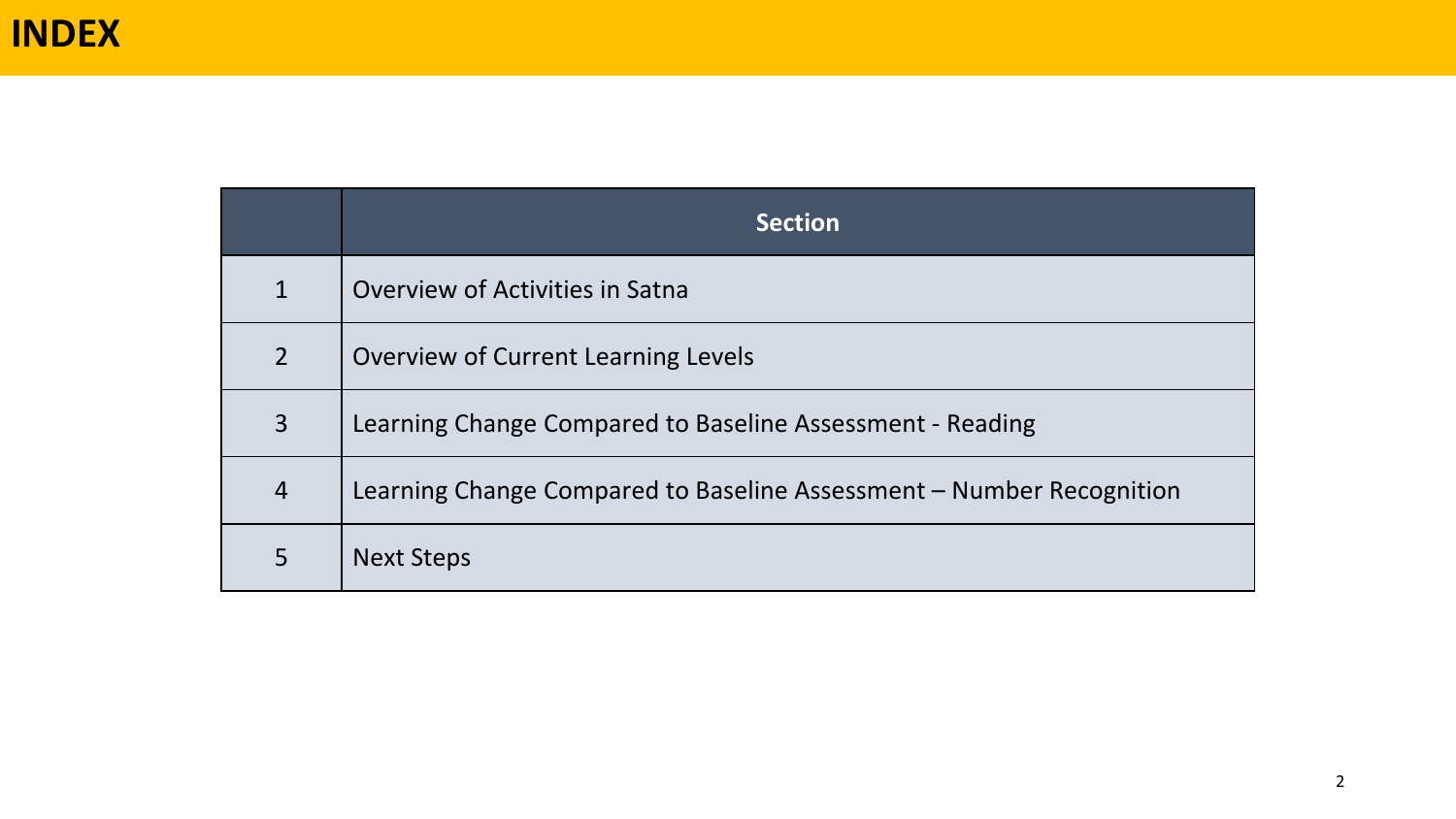#### **Overview of Activities in Satna**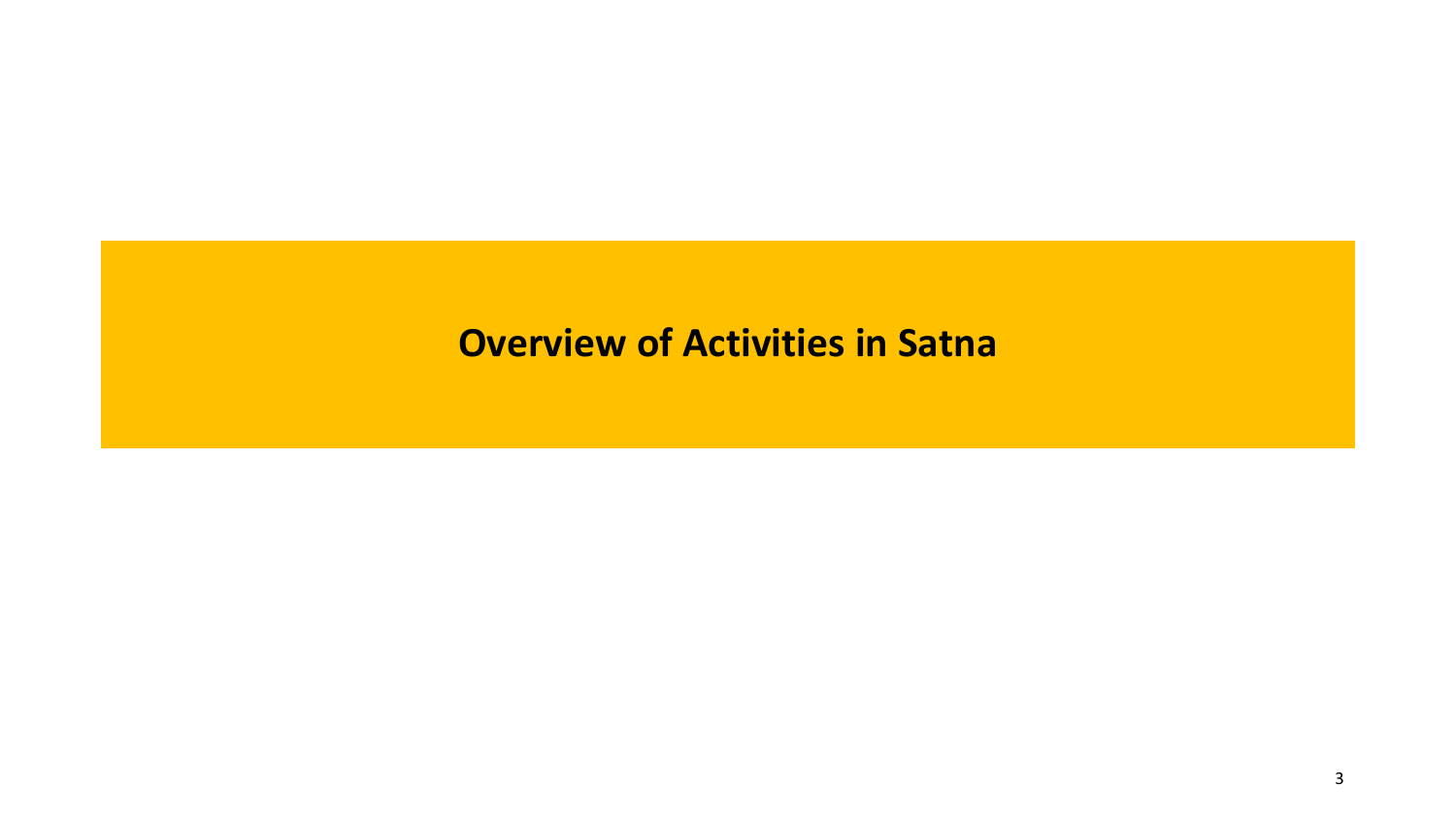## **Timeline of Activities in Satna**

- **1. Phase 1:** 
	- 114 PIs started classes between October to December 2019.
	- The **Baseline assessment for 1,642 children** under these PIs happened between **December 4th to 6th 2019**
- **2. Phase 2:** 
	- 42 PIs started classes between Jan to Feb 2020.
	- **These PIs did not conduct any baseline assessment for children.**

| <b>Pre COVID: Classes with children</b>                                                                                                                                                          | <b>Post COVID</b>                                                                                                                                                                                                                                                                                                                                                                                     |  |  |  |  |  |
|--------------------------------------------------------------------------------------------------------------------------------------------------------------------------------------------------|-------------------------------------------------------------------------------------------------------------------------------------------------------------------------------------------------------------------------------------------------------------------------------------------------------------------------------------------------------------------------------------------------------|--|--|--|--|--|
|                                                                                                                                                                                                  | <b>Daily Messages</b><br><b>Home Visits - Round 1</b>                                                                                                                                                                                                                                                                                                                                                 |  |  |  |  |  |
| Classes at Satna started off in two<br>phases:<br>1. Phase $1:$                                                                                                                                  | In November 2020, PIs conducted<br>In mid-August 2020, PIs started<br>1.<br>1.<br>the first round of <b>home visits</b> with<br>sending daily messages to<br>children<br>children who were attending<br>classes pre-COVID                                                                                                                                                                             |  |  |  |  |  |
| 114 PIs started classes<br>between October to<br>December 2019.<br>The Baseline assessment for<br>1,642 children under these<br>PIs happened between                                             | During home visits Pls:<br>2.<br>In mid-September 2020, those<br>Had discussions with parents to<br>$\sqcup$<br>2.<br>children who were enumerated<br>understand the general situation<br>at home, their expectations<br>but did not attend classes, also<br>began to receive daily<br>related to teaching and learning,<br>and their feedback on daily<br>messages                                   |  |  |  |  |  |
| December 4 <sup>th</sup> to 6 <sup>th</sup> 2019<br>2. Phase $2:$<br>42 PIs started classes<br>between Jan to Feb 2020.<br>These PIs did not conduct<br>any baseline assessment for<br>children. | messages<br>Assessed children on their<br>Daily messages were coupled<br>$\Box$<br>3.<br>with daily follow-ups by PIs<br>current learning levels<br>कोमल के पास 20लाल, 13नीली व 5हरी गेंदे है। बताएँ कोमल के पास कितनी गेंदे है? ऐसे<br>और सवाल पूछें।<br>अगरआपको स्कूल मे टीचर बनने का मौका मिले तो आप क्या-क्या करना चाहेंगे?<br>घर के कामों में आप सबकी क्या-क्या मदद करते हैं? चित्र बनाएं व लिखे |  |  |  |  |  |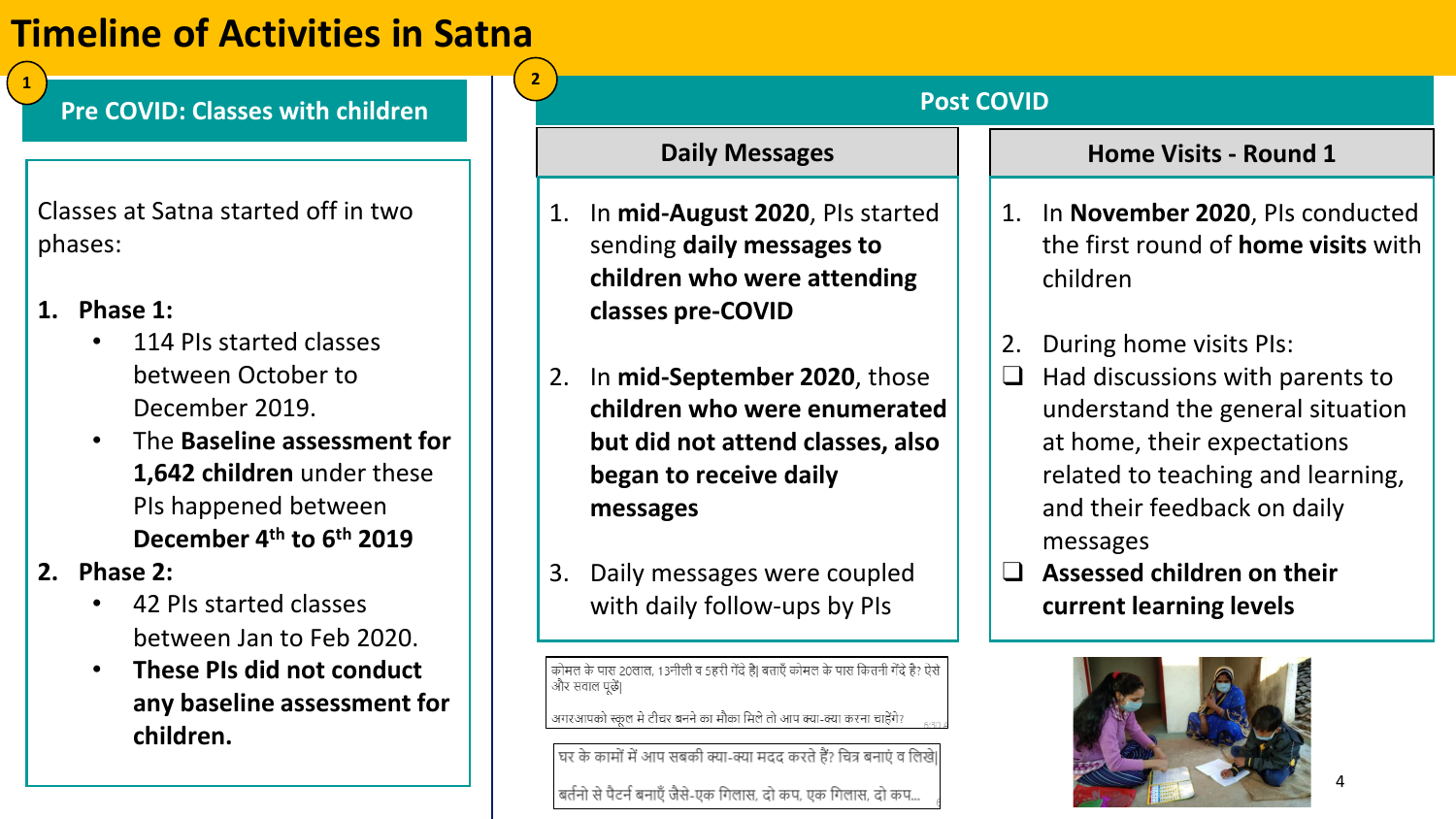#### **Home Visit Assessment**

- PIs conducted **Home Visits** during the month of November 2020, during which children were **assessed on their current learning levels** – specifically for **Reading, Number Recognition and Math Word Problems**
- During the Home Visits, **143 PIs assessed a total of ~2,440 children**. Out of these children, ~**2,020 were attending classes prior to COVID (enrolled children) and 420 were not attending classes (additional children)**
- In addition to learning levels, PIs also captured data on:
	- The **Child's Profile**  Grade, Age, Sex, School Type
	- **Whether the child received daily messages**
	- **Parents feedback towards daily messages**  Parent were asked
		- 1) Are daily messages according to the child's level? (Yes/No)
		- 2) Does the child learn anything from the daily messages? (Yes/No)
- Furthermore, out of these 2,440 children, **child-wise Baseline (Dec 2019) assessment data was collected for ~1,495\* children**

| Using the child-wise                         | 1. Current Learning Levels -<br>2,440 children                                          | 2. Learning Change Compared to Baseline - 1,495 children                                                                                                                                             |
|----------------------------------------------|-----------------------------------------------------------------------------------------|------------------------------------------------------------------------------------------------------------------------------------------------------------------------------------------------------|
| data, we can<br>understand the<br>following: | Current leaning levels of<br>a)<br>enrolled children compared<br>to additional children | Learning loss/gain that has occurred over the course of $\sim$ 1<br>a)<br>vear<br>Relationship between learning changes and the child's<br>b)<br>profile, inputs and feedback towards daily messages |

*\*Note: There were ~150 children who were assessed during Baseline, but were not assessed during home visits* <sup>5</sup>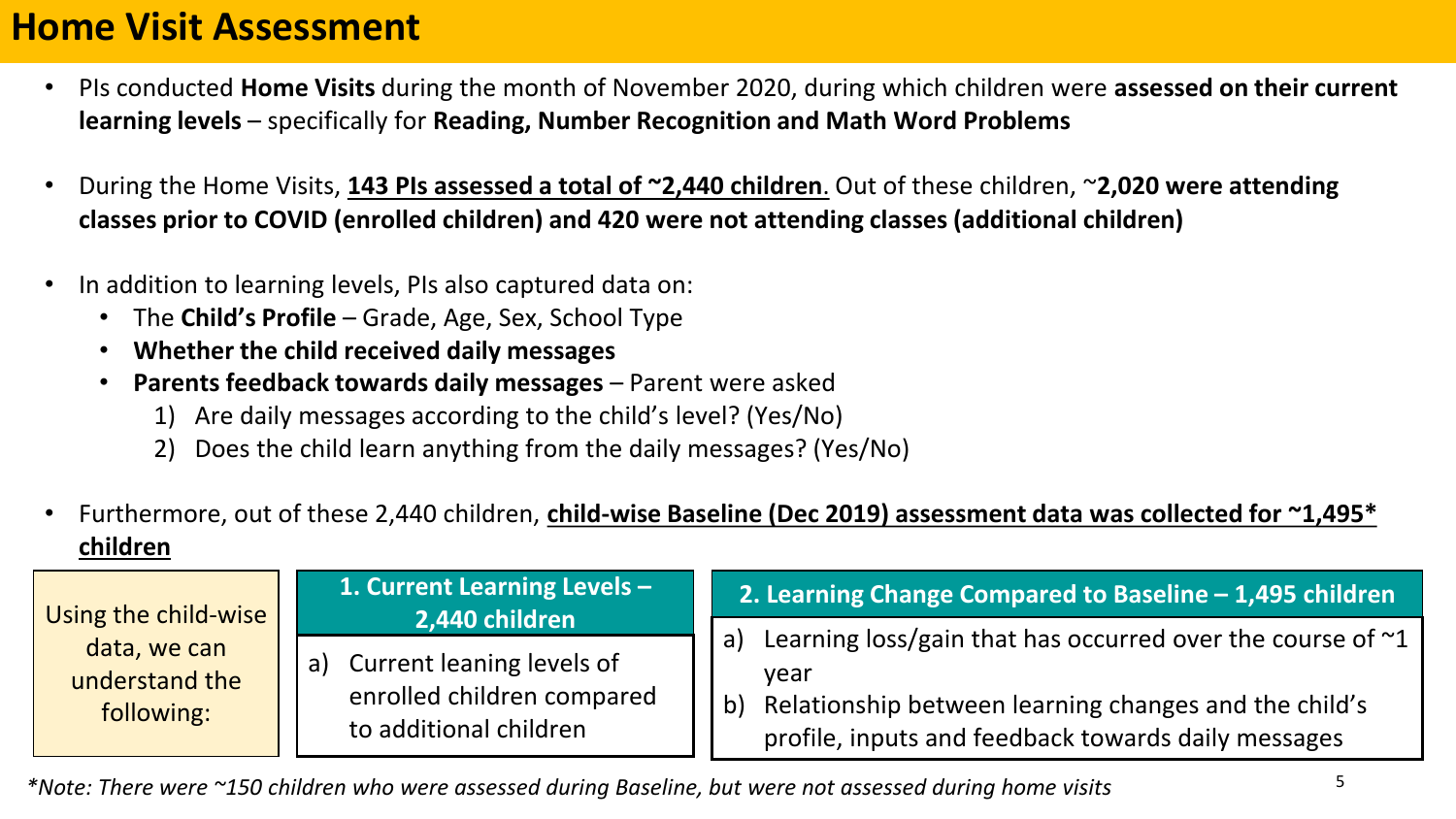#### **Assessment Tool used during Home Visits**



#### **Language (Reading) <b>Math (Number Recognition & Word Problems) Math (Number Recognition & Word Problems)**

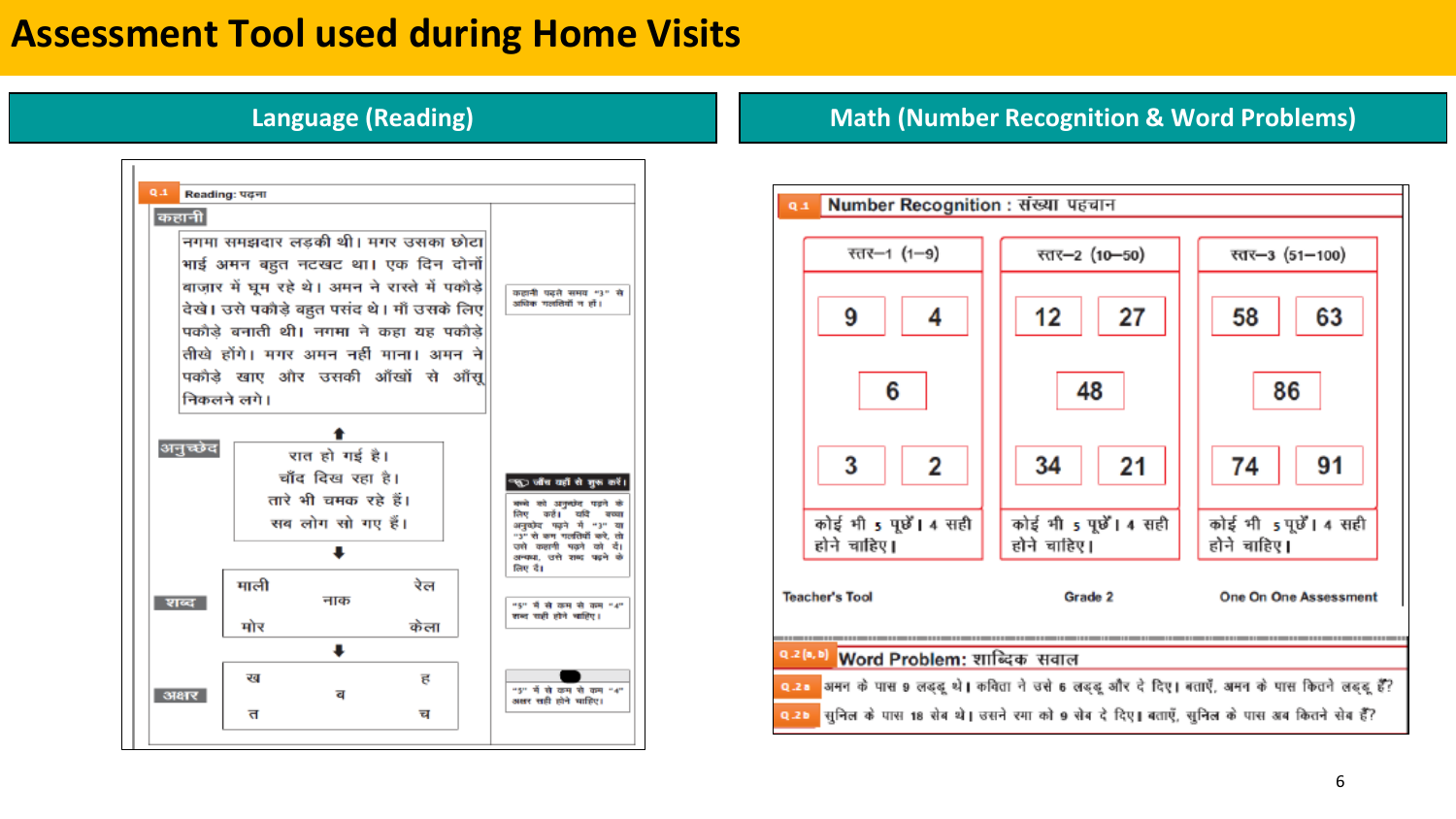#### **Overview of Current Learning Levels**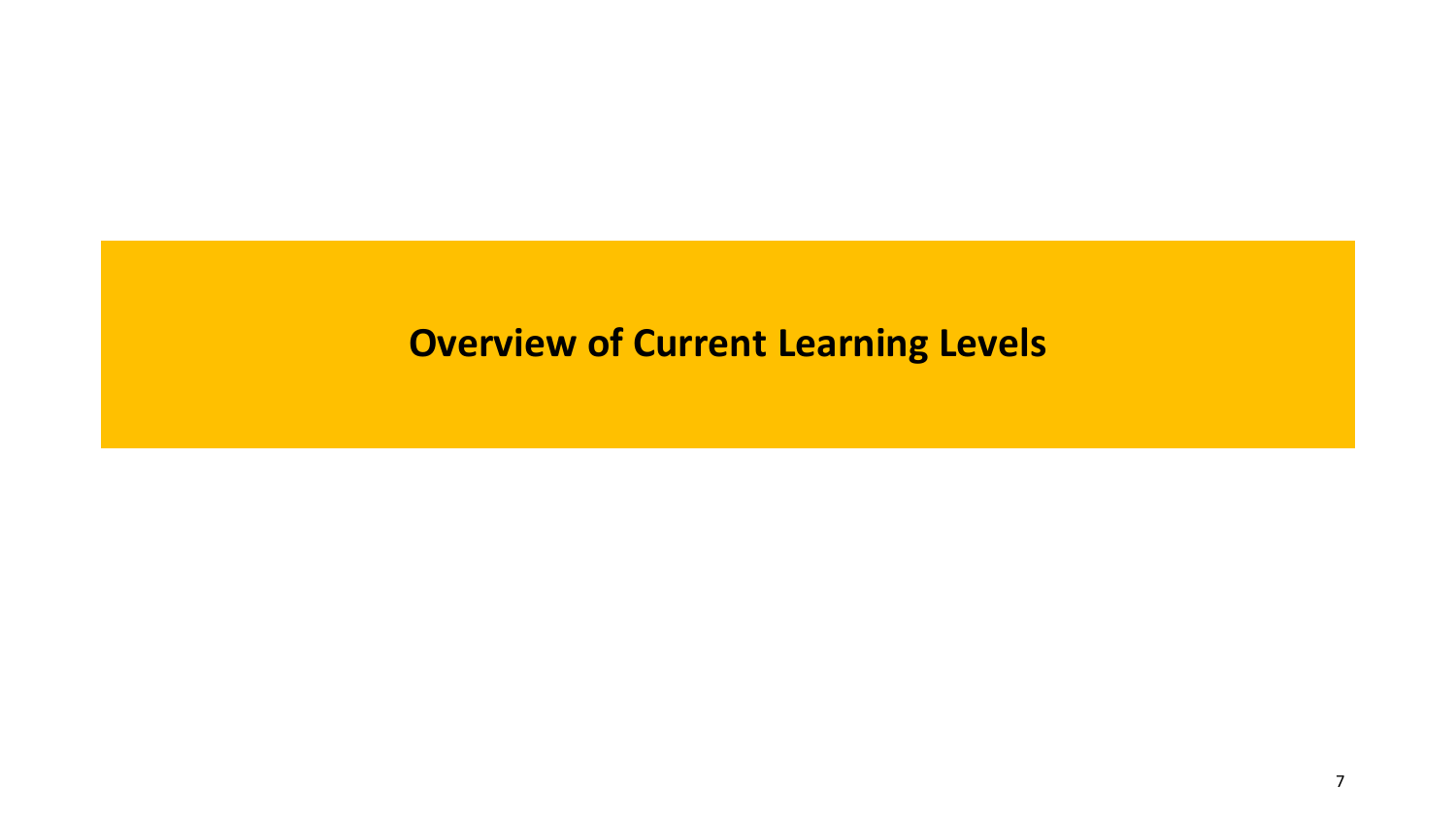#### **Characteristics of Children Assessed during Home Visits**

We know the following about the 2,440 children who were assessed during Home Visits:

| <b>Age</b>        |     |  |  |  |  |  |
|-------------------|-----|--|--|--|--|--|
| Less than 7 years | 5%  |  |  |  |  |  |
| 7 years           | 24% |  |  |  |  |  |
| 8 years           | 41% |  |  |  |  |  |
| 9 years           | 21% |  |  |  |  |  |
| More 9 years      | 8%  |  |  |  |  |  |

| <b>Grade</b>     |     |  |  |  |  |  |
|------------------|-----|--|--|--|--|--|
| AW/LKG/UKG       | 4%  |  |  |  |  |  |
| Std 1            | 14% |  |  |  |  |  |
| Std 2            | 38% |  |  |  |  |  |
| Std <sub>3</sub> | 39% |  |  |  |  |  |
| $Std$ 3+         | 5%  |  |  |  |  |  |
| Out of School    | 1%  |  |  |  |  |  |

| <b>School Type</b> |     |  |  |  |  |  |
|--------------------|-----|--|--|--|--|--|
| Govt               | 59% |  |  |  |  |  |
| Private            | 40% |  |  |  |  |  |
| Other              | 1%  |  |  |  |  |  |

| <b>Input of daily messages</b>                                   |     |  |  |  |  |  |  |
|------------------------------------------------------------------|-----|--|--|--|--|--|--|
| Yes, the child receives messages                                 | 88% |  |  |  |  |  |  |
| No, the child does not receive messages<br>(because of no phone) | 12% |  |  |  |  |  |  |
| <b>For those children who receive messages:</b>                  |     |  |  |  |  |  |  |
| 1. Are the messages according to the child's level?              |     |  |  |  |  |  |  |
| <b>Yes</b><br>86%                                                |     |  |  |  |  |  |  |
| <b>No</b>                                                        | 14% |  |  |  |  |  |  |
| 2. Does the child learn anything through the messages?           |     |  |  |  |  |  |  |
|                                                                  |     |  |  |  |  |  |  |
| <b>Yes</b>                                                       | 86% |  |  |  |  |  |  |
| <b>No</b>                                                        | 14% |  |  |  |  |  |  |
| 3. Who helps the child with messages?                            |     |  |  |  |  |  |  |
| Mother                                                           | 40% |  |  |  |  |  |  |
| Father                                                           | 28% |  |  |  |  |  |  |
| <b>Brother</b>                                                   | 8%  |  |  |  |  |  |  |
| <b>Sister</b>                                                    | 15% |  |  |  |  |  |  |

8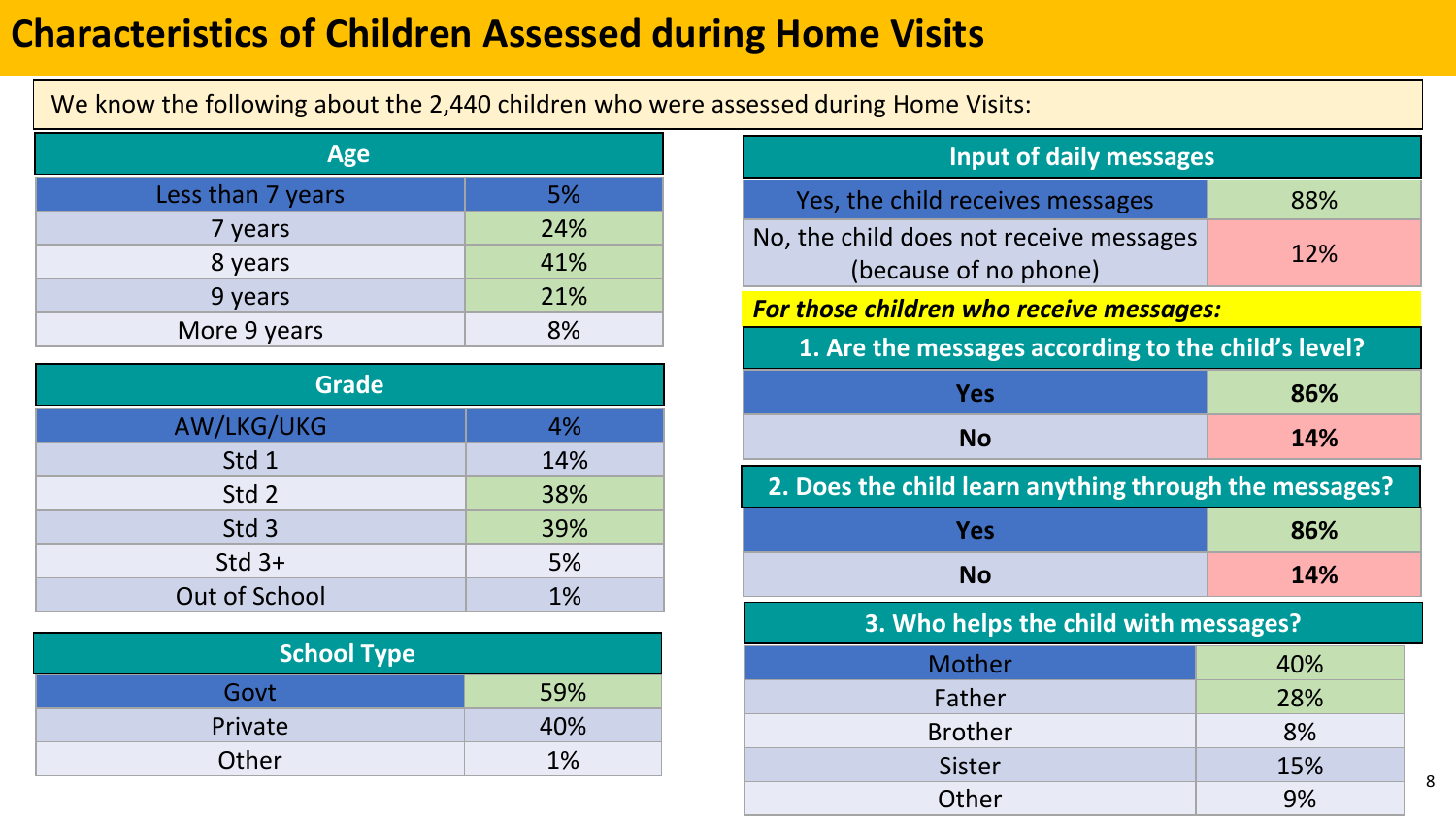#### **Learning Levels of Enrolled vs Additional Children**

*Enrolled children were attending classes prior to COVID, while additional children were not*

22%

**Children**

26%





• A higher % of enrolled children attempted the question and got it correct

9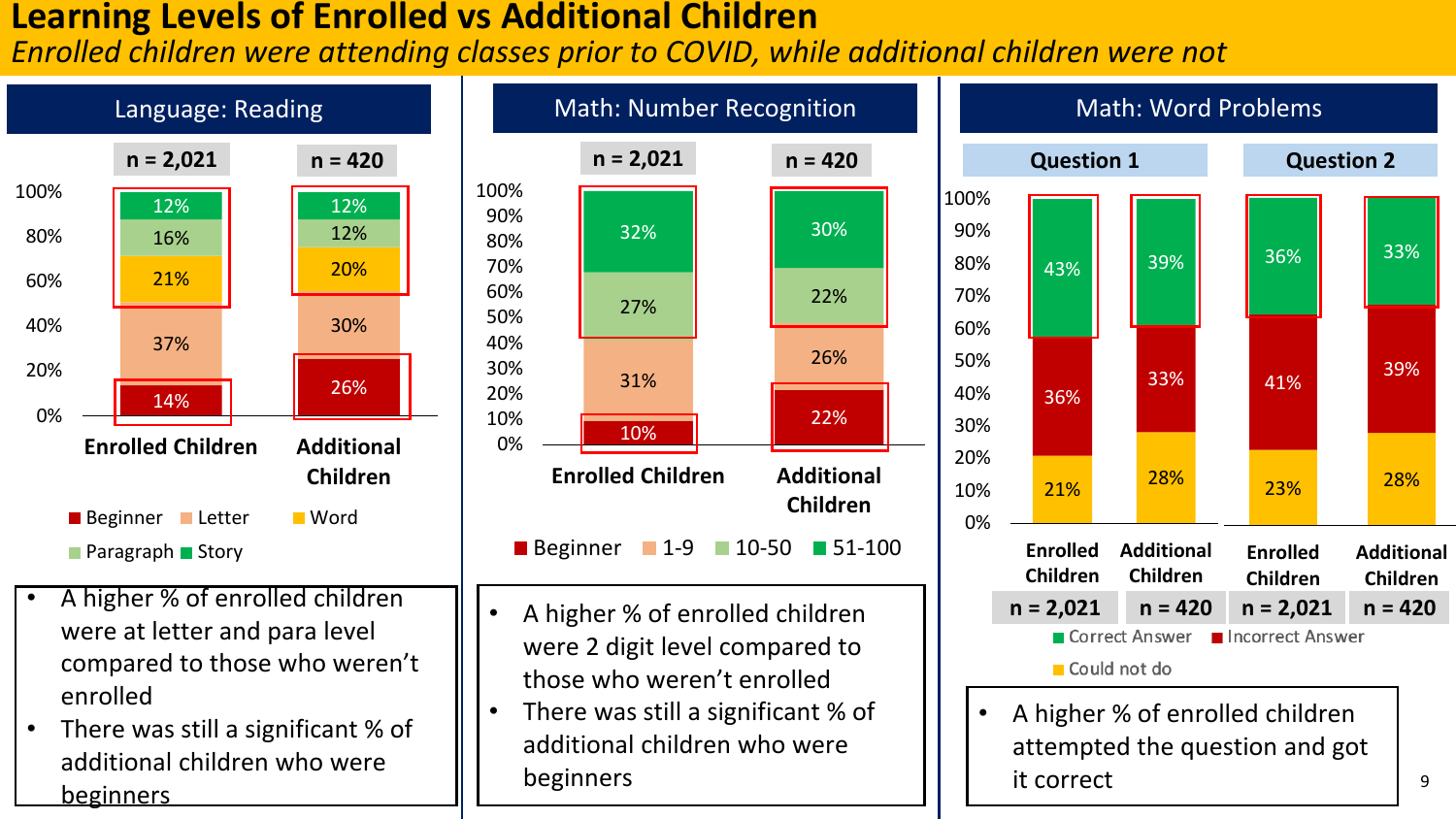#### **Learning Change Compared to Baseline Assessment**

*Reading*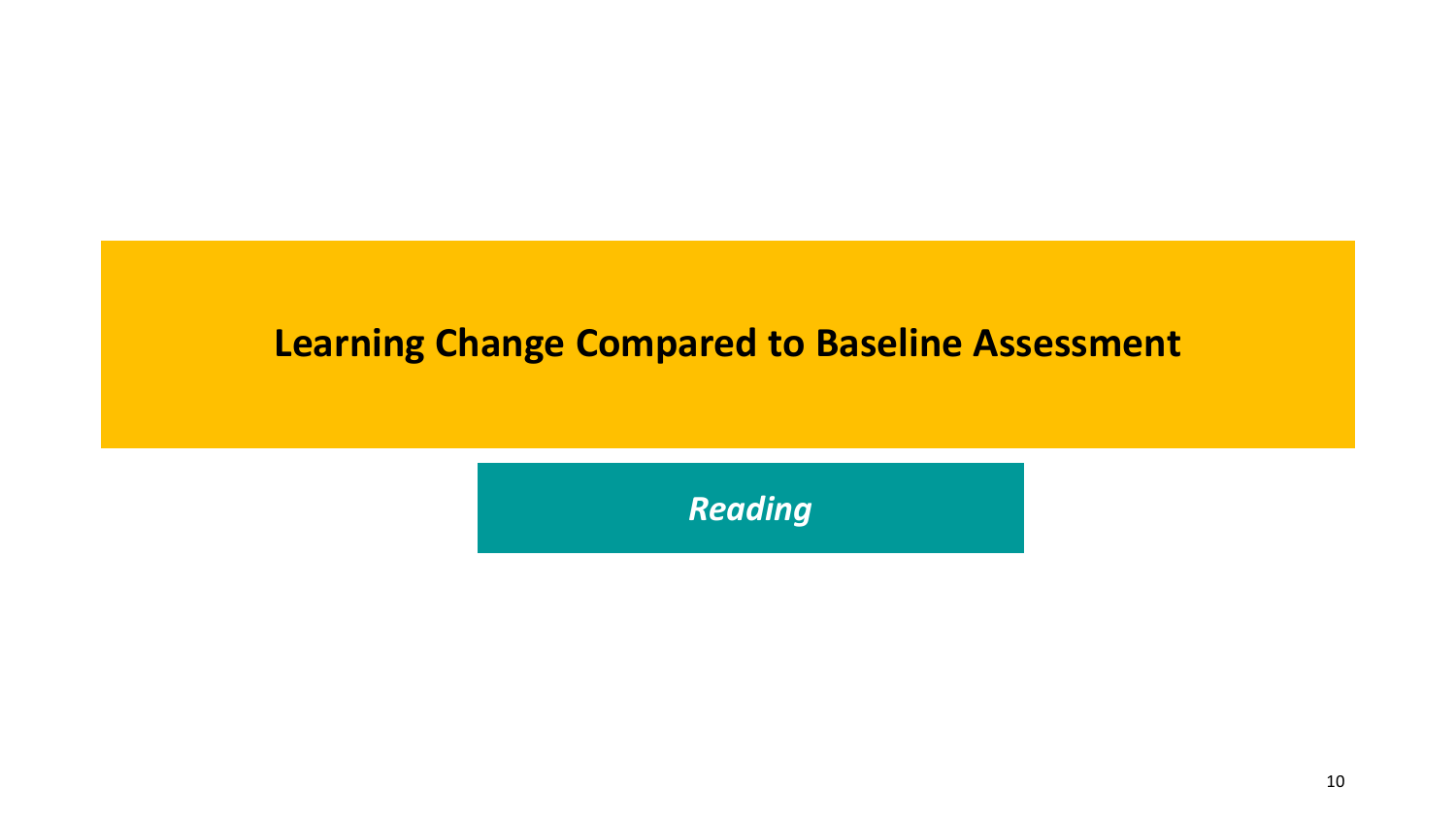## **Learning Change (Reading)**

|                                                                                                                   | <b>Overall: Baseline vs Home Visits</b> |                   |                                                                |                 |                                 |                                | <b>Learning Changes</b> |                               |                             |              |
|-------------------------------------------------------------------------------------------------------------------|-----------------------------------------|-------------------|----------------------------------------------------------------|-----------------|---------------------------------|--------------------------------|-------------------------|-------------------------------|-----------------------------|--------------|
|                                                                                                                   | $n = 1,494$                             | $n = 1,494$       |                                                                |                 |                                 |                                | Home Visit (Nov 2020)   |                               |                             |              |
| 100%                                                                                                              | $5\%$                                   | 12%               |                                                                |                 | <b>Beginner</b>                 | Letter                         | Word                    | Para                          | Story                       | <b>Total</b> |
| 80%                                                                                                               | 8%<br><b>13%</b>                        | 17%               | ∽                                                              | <b>Beginner</b> | 34%                             | $ 54\% 1$ level<br><b>up</b>   |                         | 12% moved 2 levels up or more |                             | 373          |
| 60%                                                                                                               |                                         | 21%               | $\sigma$<br>$\overline{\mathbf{C}}$<br>$\overline{\mathbf{N}}$ | Letter          | <b>9% 1 level</b><br>down       | 43%                            | $ 30\% 1$ level<br>up   |                               | 19% moved 2 levels up       | 738          |
| 40%                                                                                                               | 49%                                     |                   | ပ<br>Oe<br>O                                                   | Word            | 1% 2 levels 14% 1 level<br>down | down                           | 26%                     | $ 40\% 1$ level<br>up         | 20% 2<br>levels up          | 194          |
|                                                                                                                   |                                         | 37%               |                                                                | Para            |                                 | 4% 2 levels down               | $17%1$ level<br>down    | 38%                           | $41\%$ 1 level<br><b>up</b> | 120          |
| 20%                                                                                                               | 25%                                     | 13%               | Baseline                                                       | Story           |                                 | 8% moved 2 levels down or more |                         | 17% 1 level<br>down           | 74%                         | 69           |
| $0\%$                                                                                                             | <b>Baseline</b>                         | <b>Home Visit</b> |                                                                | Total           | 191                             | 552                            | 320                     | 257                           | 174                         | 1,494        |
| <b>Beginner Letter Word Paragraph Story</b><br>Overall, 51% children had a gain, 9% had a loss, 40% had no change |                                         |                   |                                                                |                 |                                 |                                |                         |                               |                             |              |

- From the baseline assessment to the home visit assessment, **overall % of Word+ children had increased from 26% to 50%**
- **51% children had an improvement in their reading level** this improvement may be the result of various factors including PI classes, daily messages, inputs from govt/private schools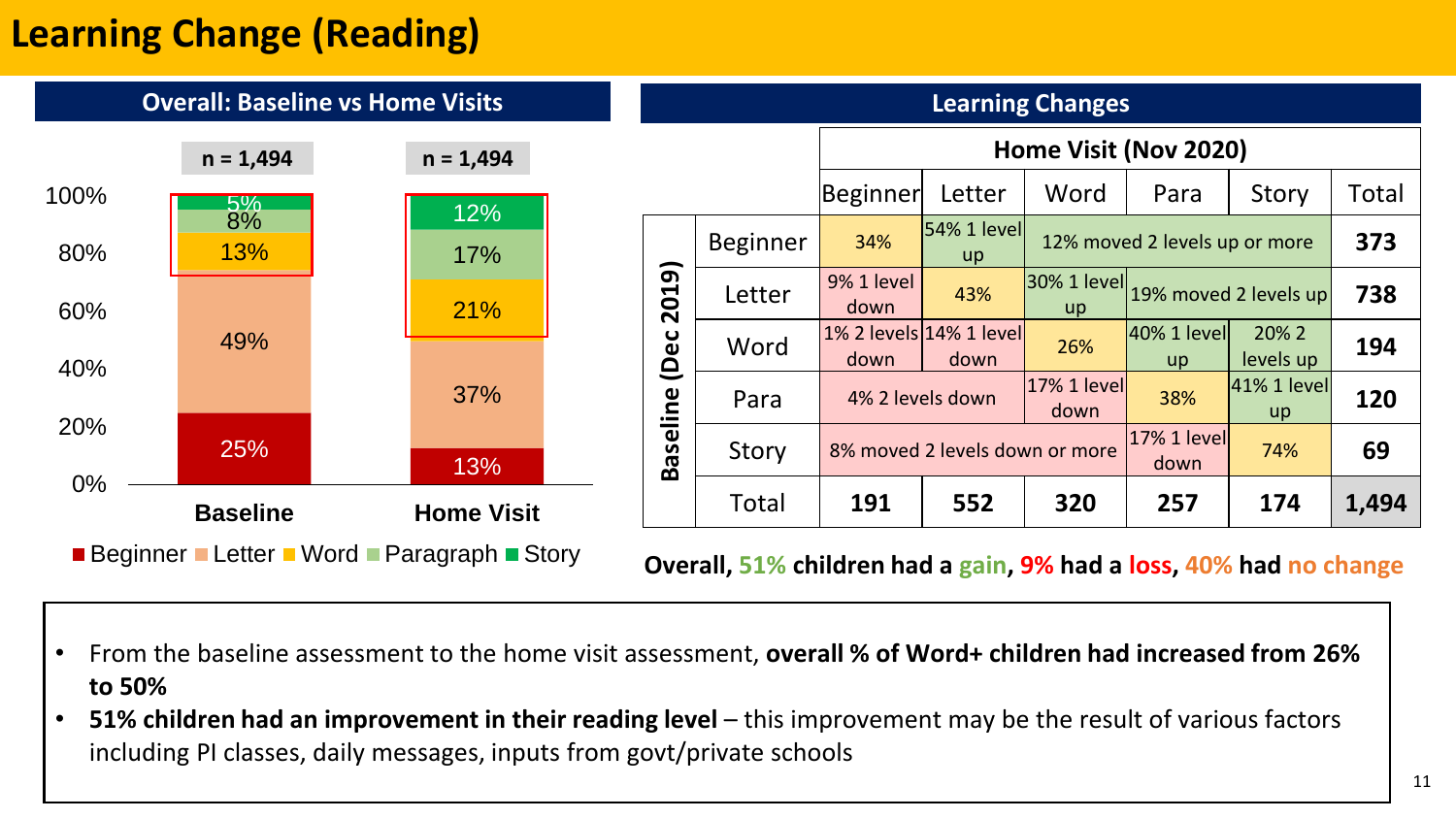## **Learning Change (Reading) – By Grade Distribution**



• Children from all grades had learning gains over the course of one year, but a **slightly higher % of Std 2 and Std 3 children had gains compared to Std 1 children**

| % Children at word level or above            |     |     |         |    |  |  |  |  |
|----------------------------------------------|-----|-----|---------|----|--|--|--|--|
| <b>Baseline</b><br><b>Diff</b><br>Home visit |     |     |         |    |  |  |  |  |
| Std 1                                        | 15% | 36% | $21$ pp |    |  |  |  |  |
| Std 2                                        | 21% | 49% | $28$ pp |    |  |  |  |  |
| Std <sub>3</sub>                             | 33% | 58% | $25$ pp | 12 |  |  |  |  |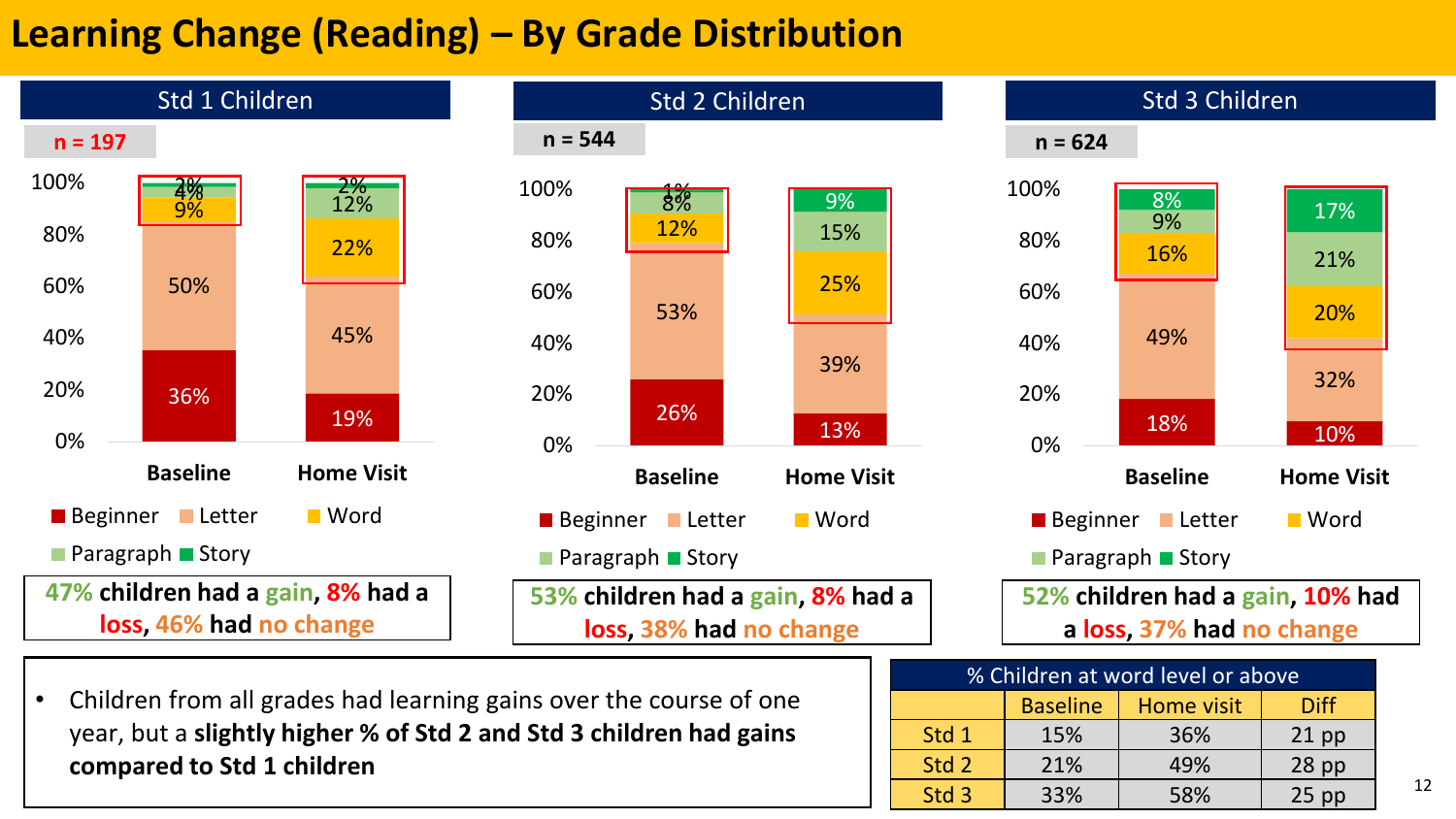## **Learning Change (Reading) – By Govt vs Private Schools**



**53% children had a gain, 8% had a loss, 39% had no change**

• Both, children from private and govt schools, had learning gains over the course of a year

| % Children at word level or above |                                              |         |  |  |  |  |  |  |  |
|-----------------------------------|----------------------------------------------|---------|--|--|--|--|--|--|--|
|                                   | <b>Govt schools</b>                          |         |  |  |  |  |  |  |  |
|                                   | <b>Baseline</b><br>Home visit<br><b>Diff</b> |         |  |  |  |  |  |  |  |
| Std 1                             | 7%                                           | $23$ pp |  |  |  |  |  |  |  |
| Std 2                             | 16%                                          | $27$ pp |  |  |  |  |  |  |  |
| Std 3                             | 20%<br>47%<br>$27$ pp                        |         |  |  |  |  |  |  |  |



**49% children had a gain, 11% had a loss, 40% had no change**

| % Children at word level or above |                                             |     |                  |  |  |  |  |  |  |
|-----------------------------------|---------------------------------------------|-----|------------------|--|--|--|--|--|--|
|                                   | <b>Private schools</b>                      |     |                  |  |  |  |  |  |  |
|                                   | <b>Baseline   Home visit</b><br><b>Diff</b> |     |                  |  |  |  |  |  |  |
| Std 1                             | 24%                                         | 43% | 19 <sub>pp</sub> |  |  |  |  |  |  |
| Std 2                             | 30 pp<br>30%<br>59%                         |     |                  |  |  |  |  |  |  |
| Std 3                             | 50%                                         | 72% | $22$ pp          |  |  |  |  |  |  |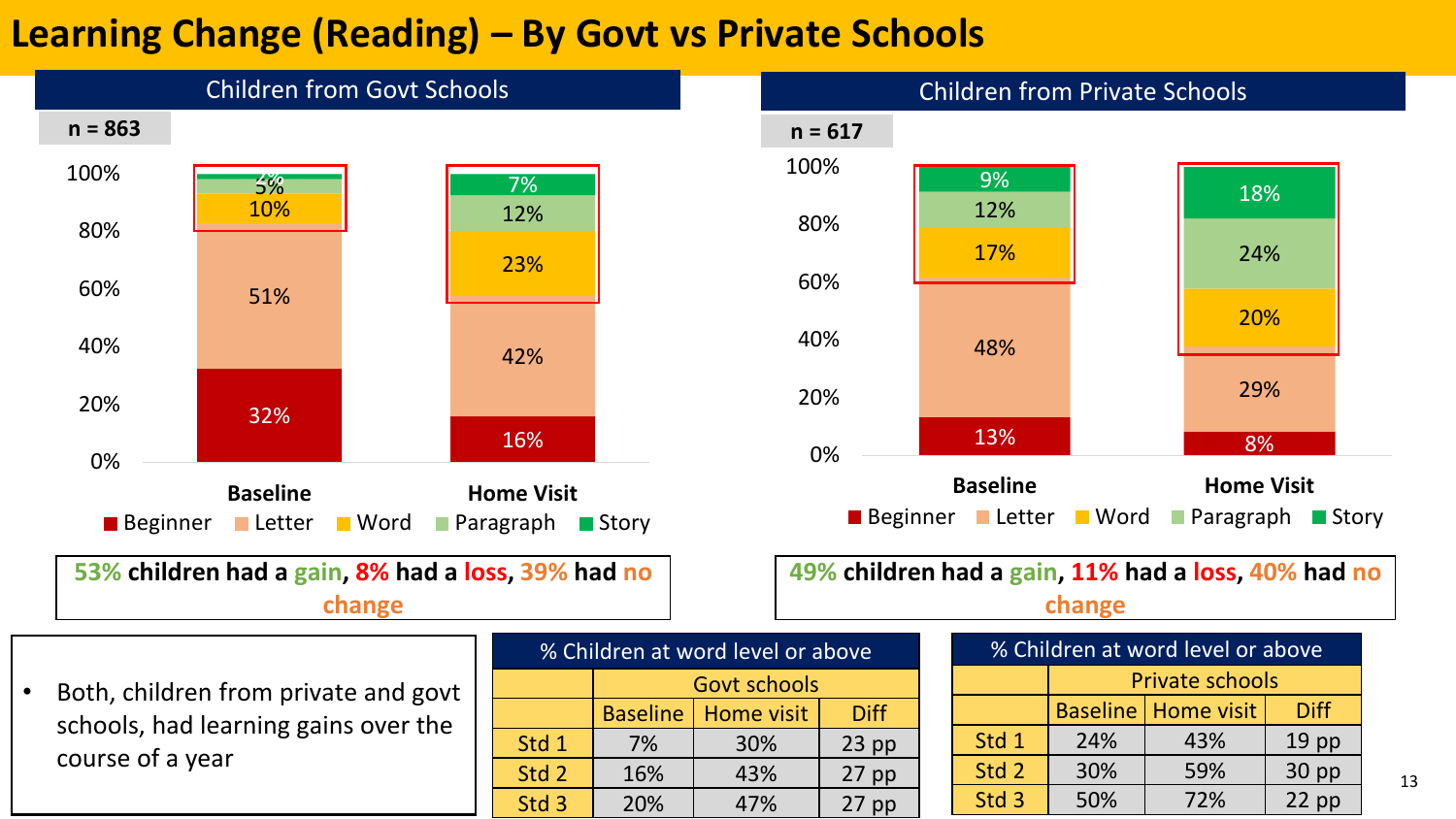#### **Learning Change (Reading) – For children who receive messages vs those who don't**

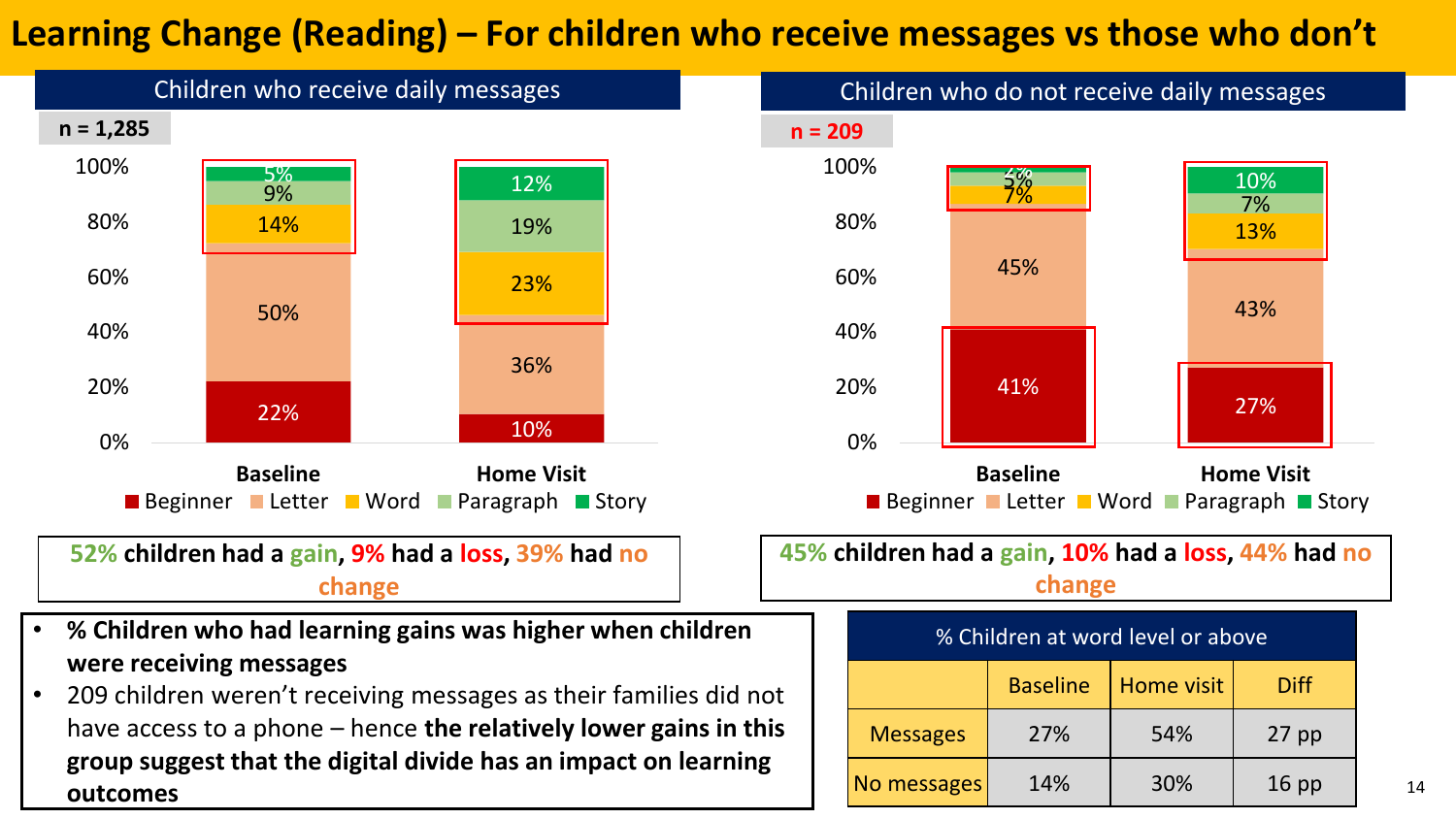## **Learning Change (Reading) – When messages were according to level vs not**



- For children of parents who reported that messages were not according to level, a significant proportion were beginners at baseline – 50% of these beginner children had a 1 level jump
- **The % of children who had learning gains was higher when the messages were according to level**

appropriate 23% 156 children, 79 (51%) parents said that there was no learning from the appropriate 23% 1 31% 1 8 pp **\*** *messages*

Baseline | Home visit | Diff

appropriate 28% 57% 29 pp

Level

Not Level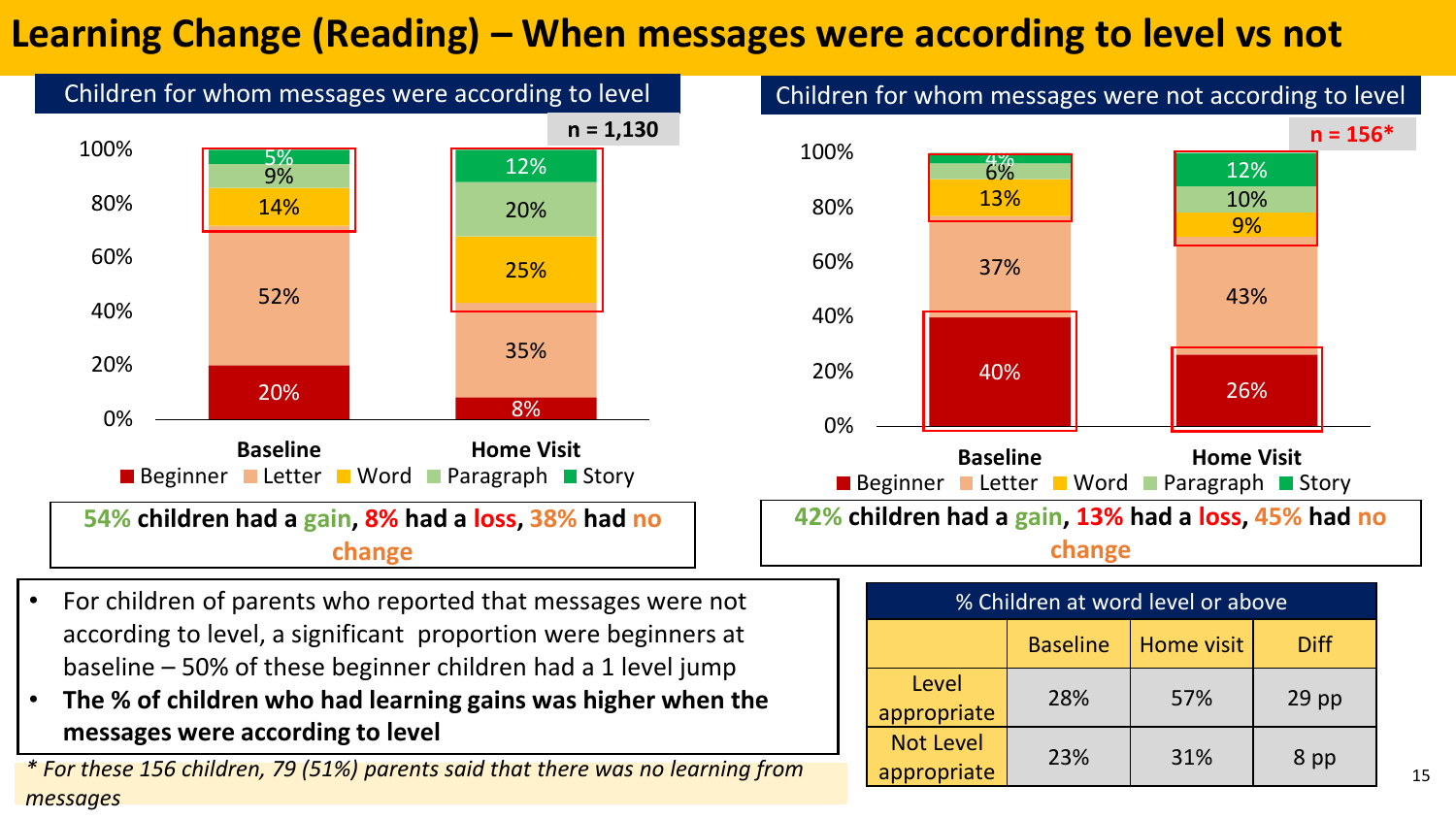#### **Learning Change (Reading) – When children learnt something from messages vs not**



- baseline 52% of these Beginner children had a 1 level jump
- **% Children who had learning gains was higher when parents felt that there was some learning from messages**

something 15% 23% 8 pp <sup>16</sup>

 $\begin{array}{|c|c|c|c|c|c|c|c|}\n\hline\n\text{something} & 30\% & 57\% & 27 \text{ pp}\n\end{array}$ 

Did not learn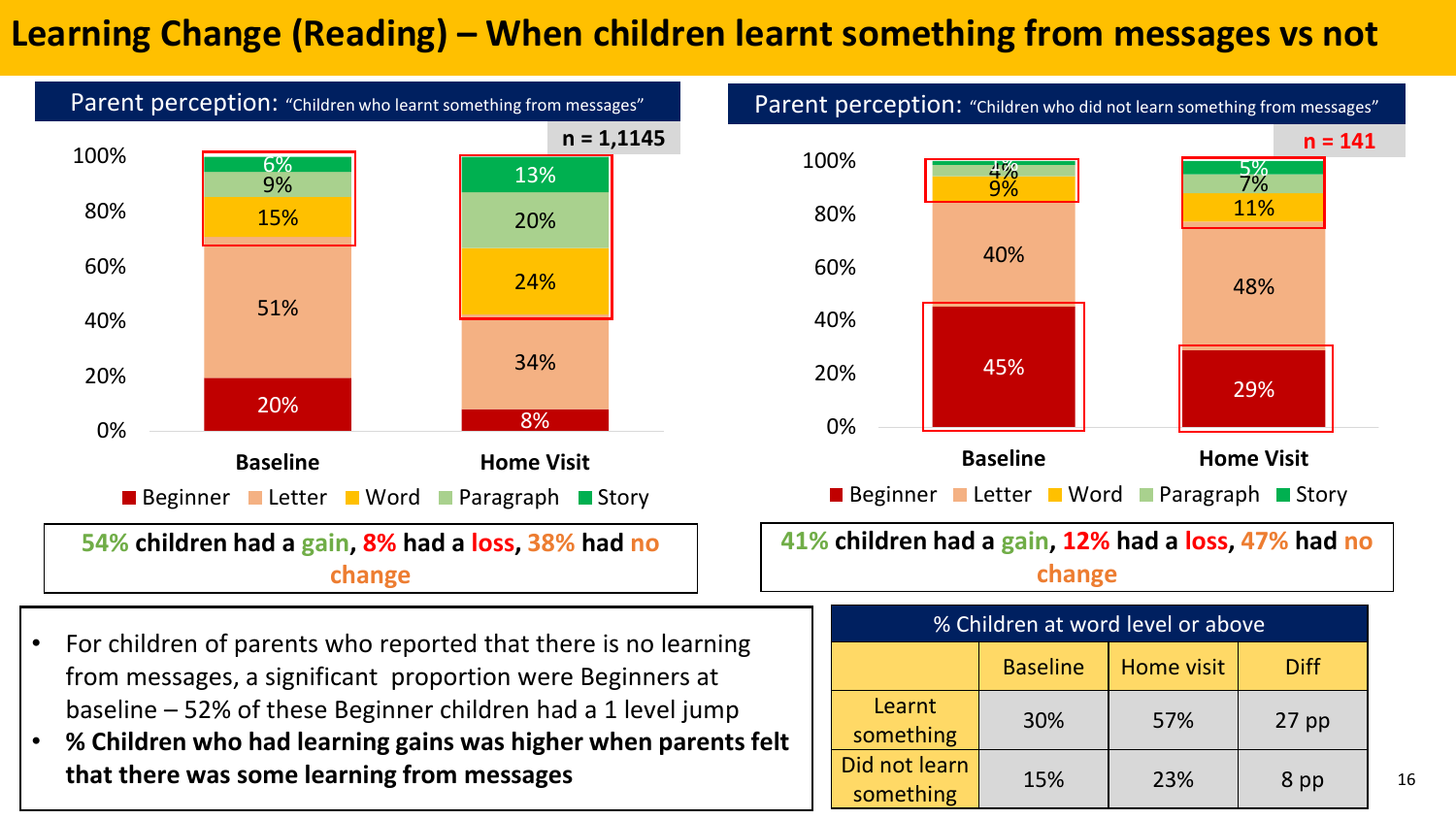|                            |                |                                                                                                             | <b>STRIPES 2.0</b><br>Balvachan - Academic Year 2018-19 |                |               |                 |                |                |               |                 |
|----------------------------|----------------|-------------------------------------------------------------------------------------------------------------|---------------------------------------------------------|----------------|---------------|-----------------|----------------|----------------|---------------|-----------------|
| <b>Competency</b>          |                | <b>ASER Early Years</b><br><b>Home Visit</b><br><b>Baseline</b><br>2019 - Satna<br>(Nov 2020)<br>(Dec 2019) |                                                         | <b>Sample</b>  |               | <b>Baseline</b> | <b>Endline</b> |                | <b>Sample</b> |                 |
|                            | <b>Grade 1</b> | <b>Grade 2</b>                                                                                              | <b>Average</b>                                          | <b>Average</b> | <b>Growth</b> | Size*           | <b>Average</b> | <b>Average</b> | Growth        | <b>Size</b>     |
| Reading letters+           | 56%            | 73%                                                                                                         | 75%                                                     | 87%            | $12$ pp       |                 | 49%            | 98%            | 49 pp         |                 |
| Reading words+             | 14%            | 24%                                                                                                         | 26%                                                     | 50%            | <b>24 pp</b>  | $N =$<br>1,494  | 12%            | 81%            | 69 pp         | $N =$<br>15,394 |
| Recognize 2-dig<br>numbers | 24%            | 35%                                                                                                         | 38%                                                     | 60%            | $22$ pp       |                 | 33%            | 93%            | <b>60 pp</b>  |                 |

*\*Note on STRIPES 2.0 sample size: The sample size consists of those children for whom both Baseline and Home Visit assessment was conducted*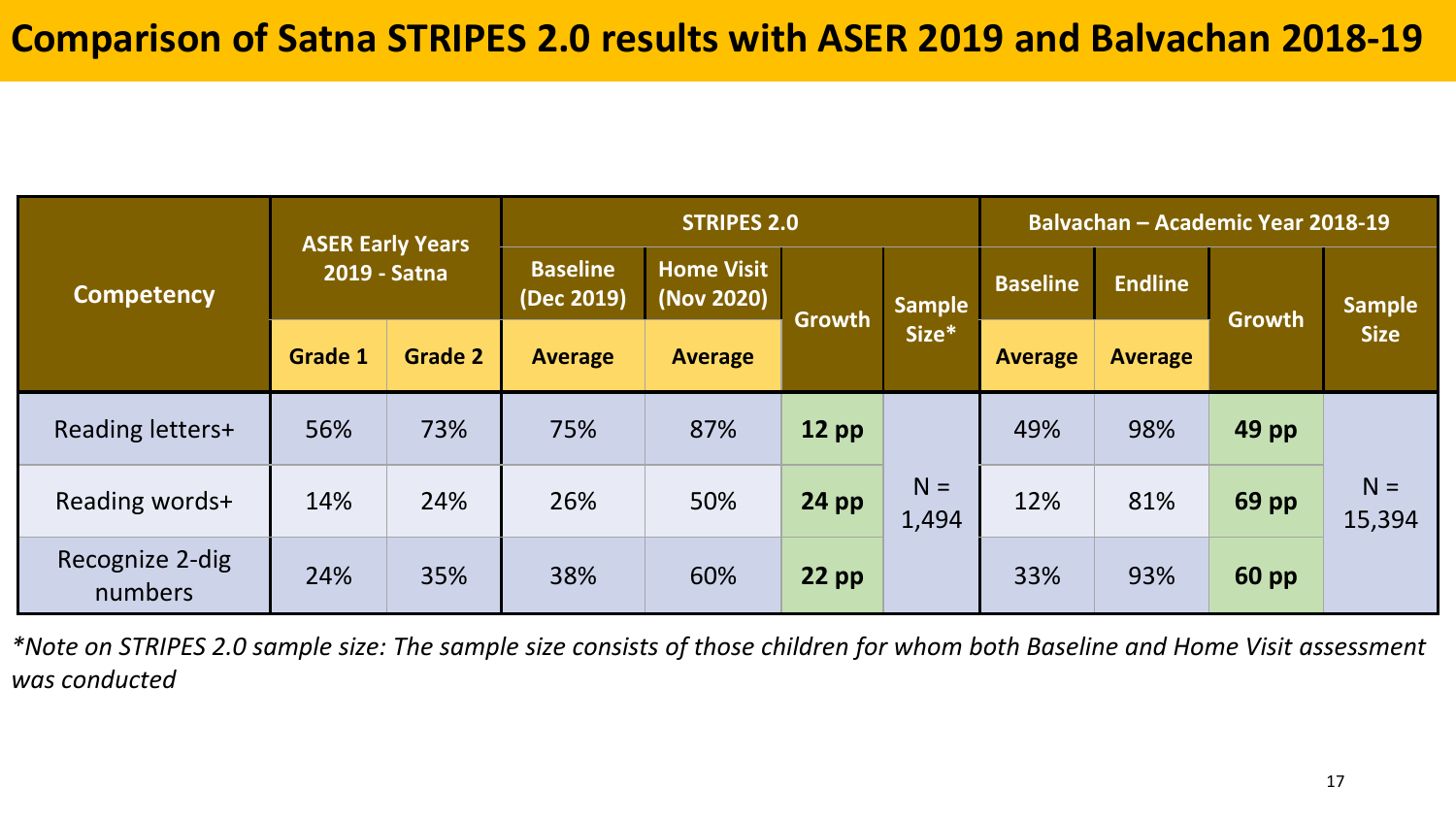#### **Learning Change Compared to Baseline Assessment**

*Number Recognition*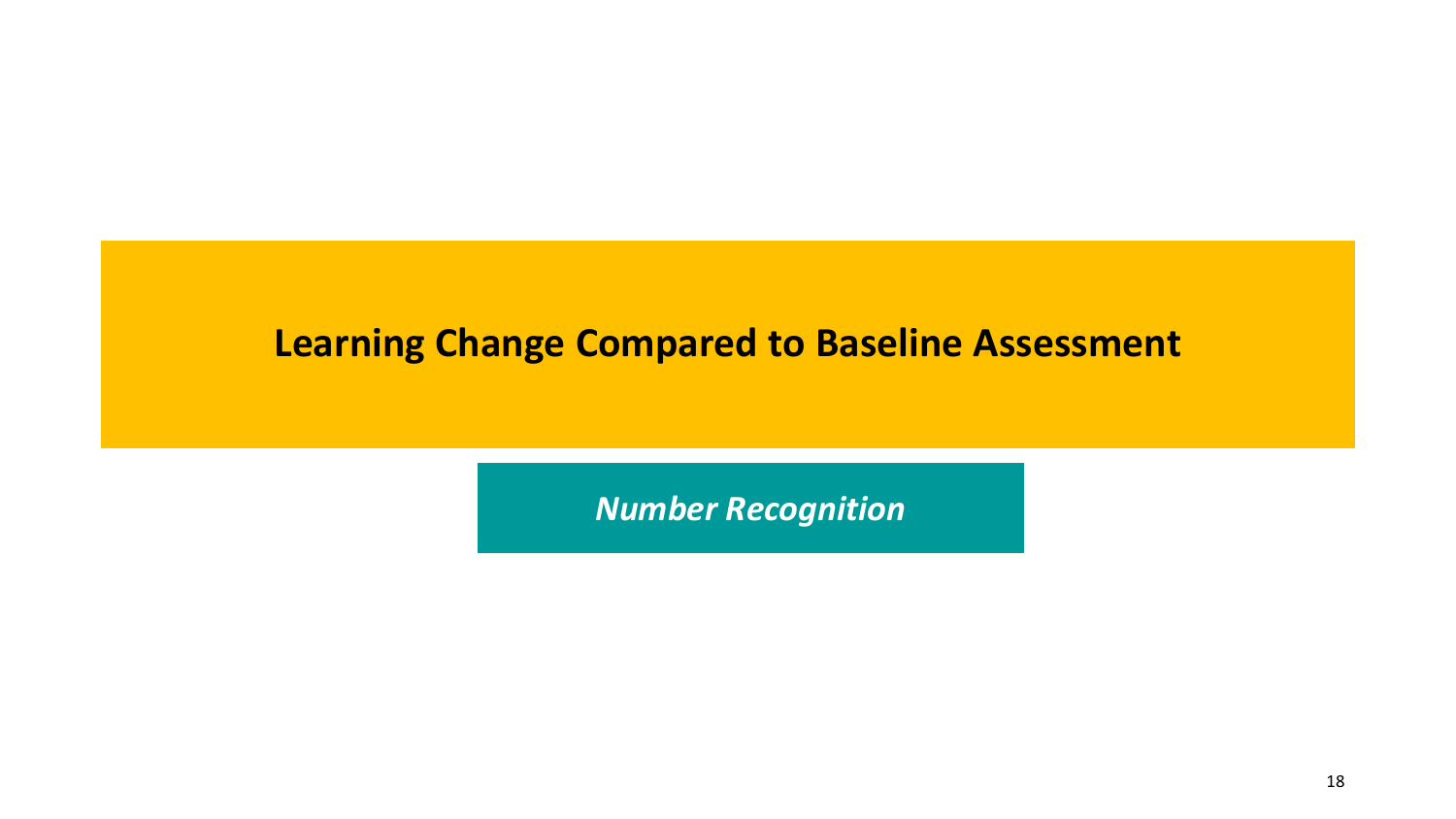## **Learning Change (Number Recognition)**



- From the baseline assessment to the home visit assessment, **overall % of children who could recognize 2-digit numbers has increased from 38% to 60%**
- **47% children had an improvement in their number recognition level** this improvement may be the result of various factors including PI classes, daily messages, inputs from govt/private schools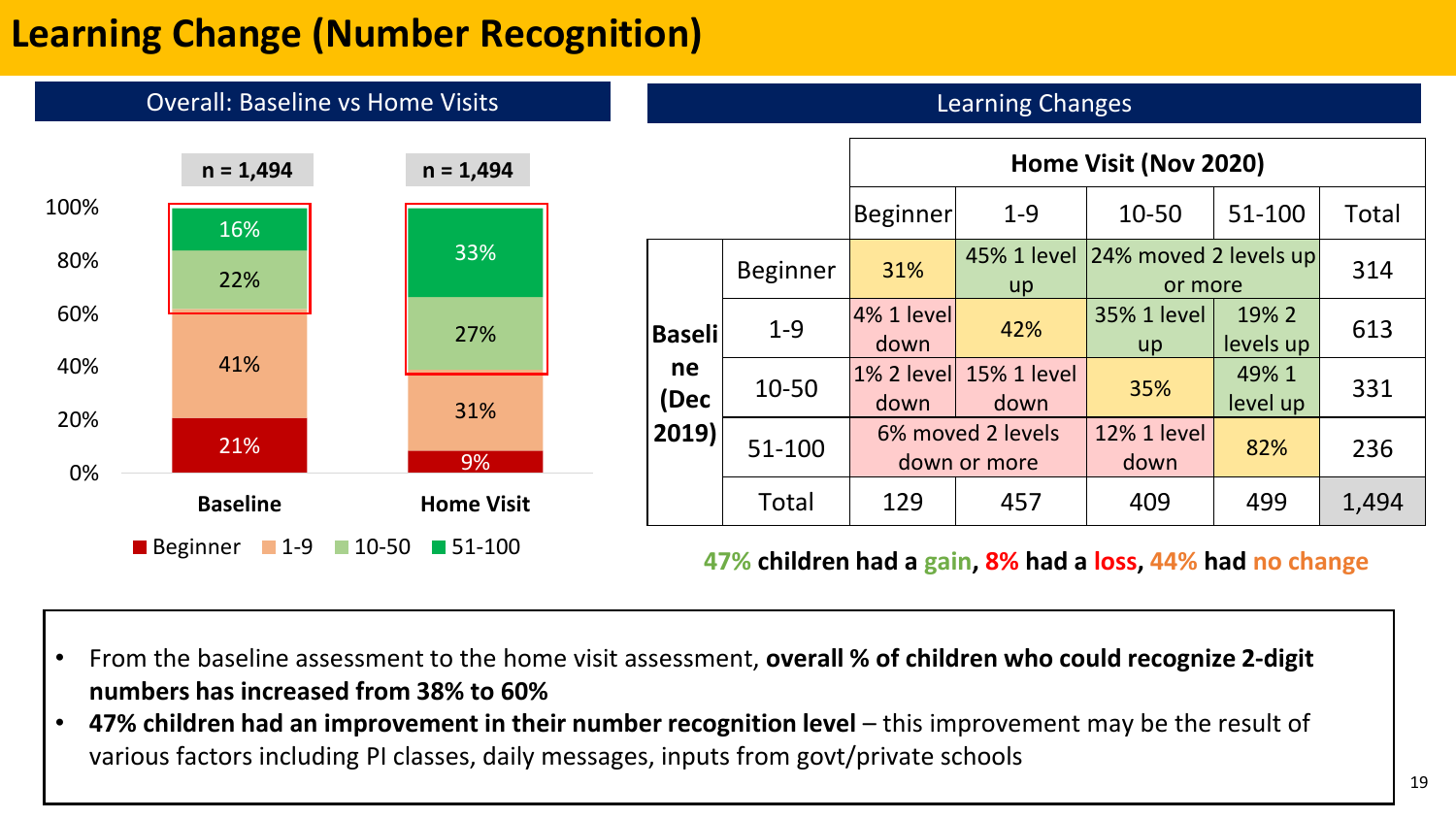## **Learning Change (Number Recognition) – By Grade Distribution**



- Both baseline and home visit learning levels are higher across higher grades
- **Children from all grades had learning gains over the course of one year**

| $\frac{1}{20}$ contained at $\frac{1}{2}$ bigit Level |                 |            |             |    |  |
|-------------------------------------------------------|-----------------|------------|-------------|----|--|
|                                                       | <b>Baseline</b> | Home visit | <b>Diff</b> |    |  |
| Std 1                                                 | 31%             | 52%        | 21pp        |    |  |
| Std 2                                                 | 33%             | 58%        | $25$ pp     |    |  |
| Std 3                                                 | 45%             | 68%        | $23$ pp     | 20 |  |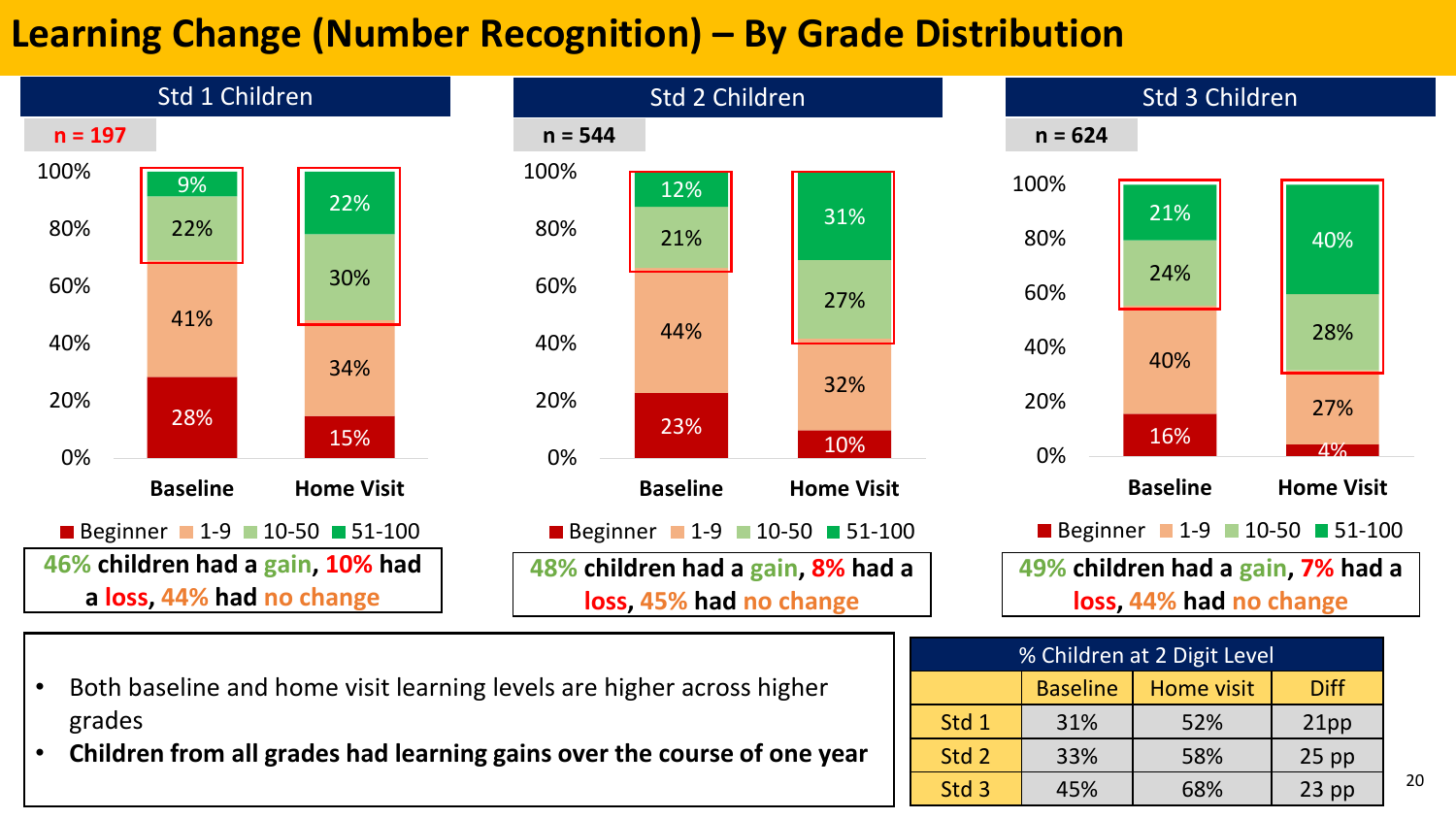### **Learning Change (Number Recognition) – By Govt vs Private Schools**

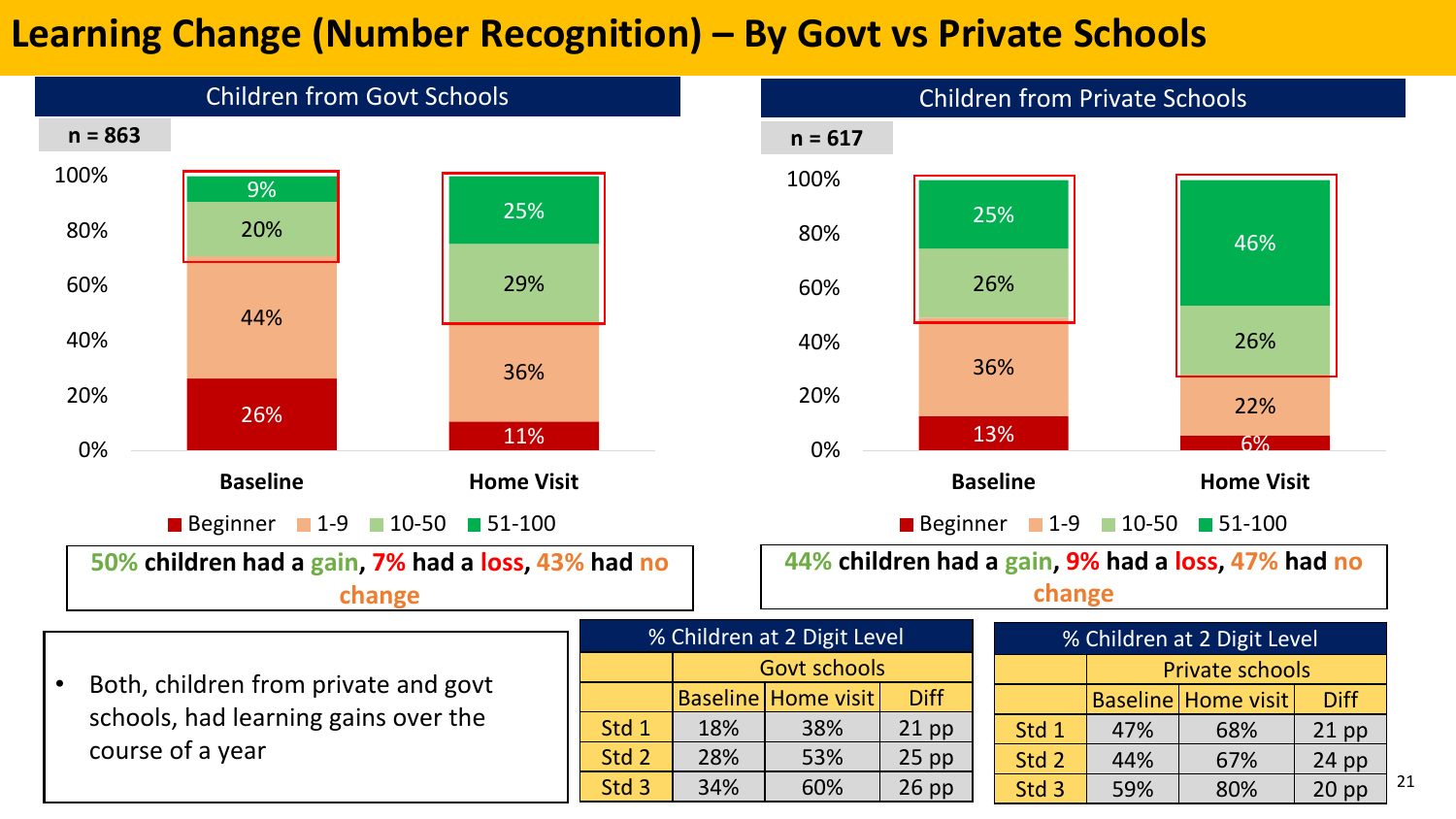#### **Learning Change (Number Recognition) – For children who receive messages vs those who don't**

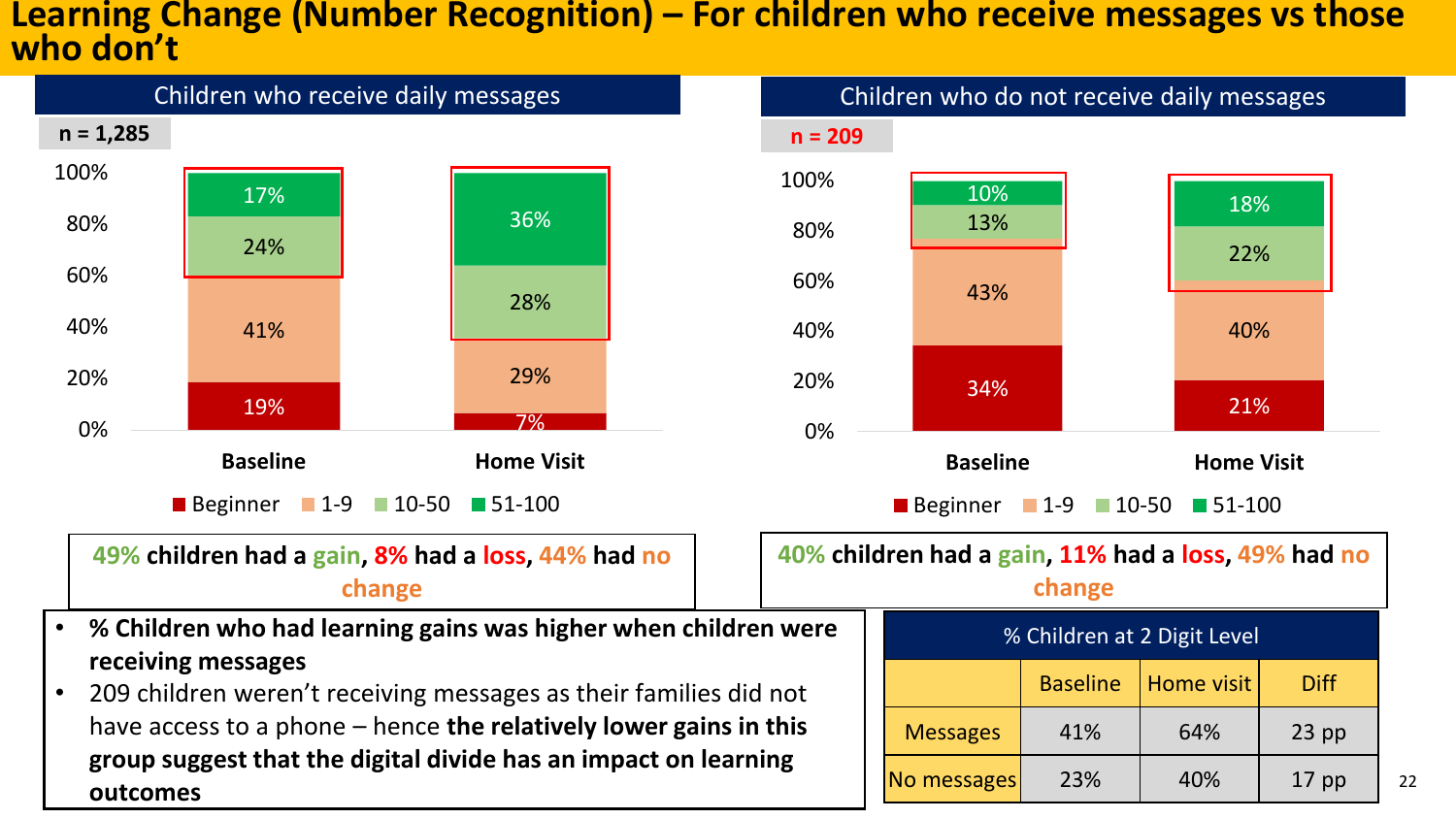#### **Learning Change (Number Recognition) – When messages were according to level vs not**



• For children of parents who reported that messages were not according to level, a significant proportion were beginners at baseline

• **The % of children who had learning gains was higher when the messages were according to level**

**34% children had a gain, 9% had a loss, 57% had no change**

| % Children at 2 Digit Level     |                 |                   |             |    |  |
|---------------------------------|-----------------|-------------------|-------------|----|--|
|                                 | <b>Baseline</b> | <b>Home visit</b> | <b>Diff</b> |    |  |
| Level<br>appropriate            | 42%             | 67%               | $25$ pp     |    |  |
| <b>Not Level</b><br>appropriate | 30%             | 39%               | 9 pp        | 23 |  |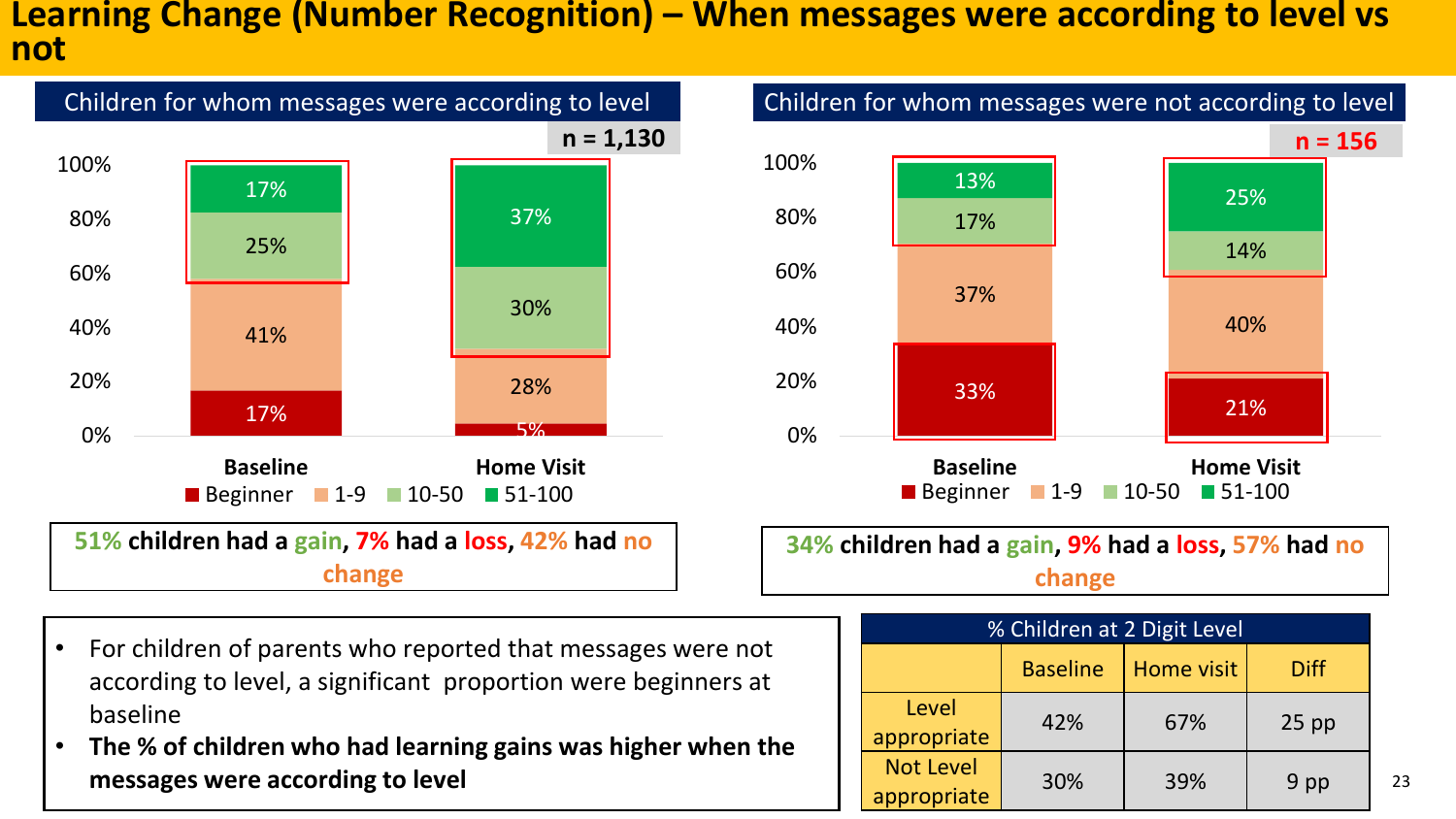#### **Learning Change (Number Recognition) – When children learnt something from messages vs not**